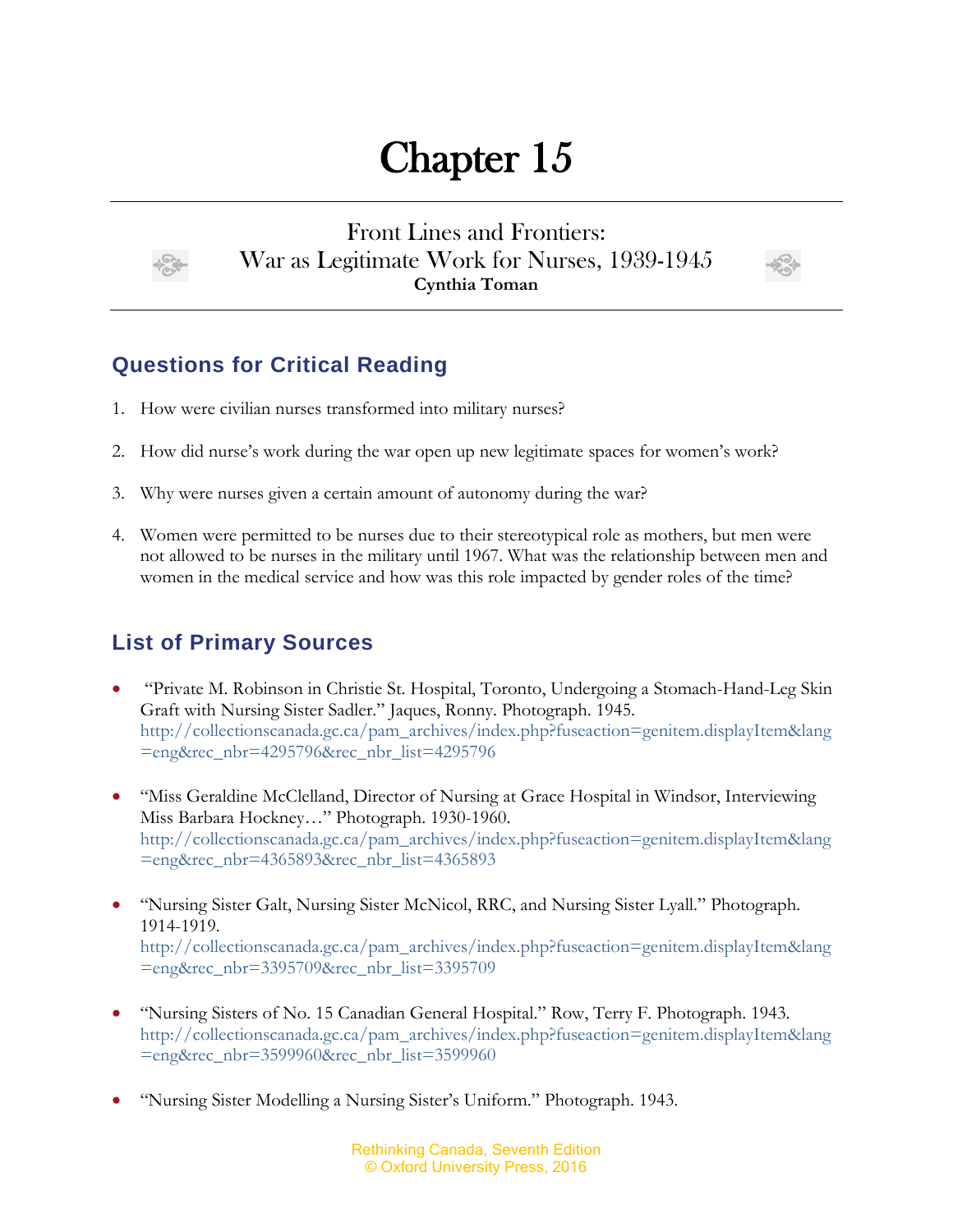[http://collectionscanada.gc.ca/pam\\_archives/index.php?fuseaction=genitem.displayItem&lang](http://collectionscanada.gc.ca/pam_archives/index.php?fuseaction=genitem.displayItem&lang=eng&rec_nbr=3583106&rec_nbr_list=3583106) [=eng&rec\\_nbr=3583106&rec\\_nbr\\_list=3583106](http://collectionscanada.gc.ca/pam_archives/index.php?fuseaction=genitem.displayItem&lang=eng&rec_nbr=3583106&rec_nbr_list=3583106)

- "Nursing Sisters of Princess Mary's Royal Air Force Nursing Service..." Dubervill, Frank L. Photograph. 1944. [http://collectionscanada.gc.ca/pam\\_archives/index.php?fuseaction=genitem.displayItem&lang](http://collectionscanada.gc.ca/pam_archives/index.php?fuseaction=genitem.displayItem&lang=eng&rec_nbr=3524151&rec_nbr_list=3524151) [=eng&rec\\_nbr=3524151&rec\\_nbr\\_list=3524151](http://collectionscanada.gc.ca/pam_archives/index.php?fuseaction=genitem.displayItem&lang=eng&rec_nbr=3524151&rec_nbr_list=3524151)
- "The First Nursing Sisters of the Royal Canadian Army Medical Corps." Dubervill, Frank L. Photograph. 1944. [http://collectionscanada.gc.ca/pam\\_archives/index.php?fuseaction=genitem.displayItem&lang](http://collectionscanada.gc.ca/pam_archives/index.php?fuseaction=genitem.displayItem&lang=eng&rec_nbr=3579992&rec_nbr_list=3579992) [=eng&rec\\_nbr=3579992&rec\\_nbr\\_list=3579992](http://collectionscanada.gc.ca/pam_archives/index.php?fuseaction=genitem.displayItem&lang=eng&rec_nbr=3579992&rec_nbr_list=3579992)
- "Nursing Sisters and Patients in a Ward Aboard No. 2 Canadian General Hospital Ship Letitia…" Richer, Charles H. Photograph. 1942. [http://collectionscanada.gc.ca/pam\\_archives/index.php?fuseaction=genitem.displayItem&lang](http://collectionscanada.gc.ca/pam_archives/index.php?fuseaction=genitem.displayItem&lang=eng&rec_nbr=3398523&rec_nbr_list=3398523) [=eng&rec\\_nbr=3398523&rec\\_nbr\\_list=3398523](http://collectionscanada.gc.ca/pam_archives/index.php?fuseaction=genitem.displayItem&lang=eng&rec_nbr=3398523&rec_nbr_list=3398523)
- "Unidentified Nursing Sisters and Surgeon Lieutenant Riddell." Photograph. 1942. [http://collectionscanada.gc.ca/pam\\_archives/index.php?fuseaction=genitem.displayItem&lan=](http://collectionscanada.gc.ca/pam_archives/index.php?fuseaction=genitem.displayItem&lan=eng&rec_nbr=3524719&rec_nbr_list=3524719) [eng&rec\\_nbr=3524719&rec\\_nbr\\_list=3524719](http://collectionscanada.gc.ca/pam_archives/index.php?fuseaction=genitem.displayItem&lan=eng&rec_nbr=3524719&rec_nbr_list=3524719)
- "Nursing Sister Waterman Giving a Lecture at the Royal Canadian Naval Hospital." Photograph. 1942. [http://collectionscanada.gc.ca/pam\\_archives/index.php?fuseaction=genitem.displayItem&lang](http://collectionscanada.gc.ca/pam_archives/index.php?fuseaction=genitem.displayItem&lang=eng&rec_nbr=3524714&rec_nbr_list=3524714) [=eng&rec\\_nbr=3524714&rec\\_nbr\\_list=3524714](http://collectionscanada.gc.ca/pam_archives/index.php?fuseaction=genitem.displayItem&lang=eng&rec_nbr=3524714&rec_nbr_list=3524714)
- "Five Canadian Nursing Sisters in North Africa." Photograph. 1943-1945. [http://collectionscanada.gc.ca/pam\\_archives/index.php?fuseaction=genitem.displayItem&lang](http://collectionscanada.gc.ca/pam_archives/index.php?fuseaction=genitem.displayItem&lang=eng&rec_nbr=4232816&rec_nbr_list=4232816) [=eng&rec\\_nbr=4232816&rec\\_nbr\\_list=4232816](http://collectionscanada.gc.ca/pam_archives/index.php?fuseaction=genitem.displayItem&lang=eng&rec_nbr=4232816&rec_nbr_list=4232816)
- "Nursing Sisters Having Tea at the Royal Canadian Naval Hospital." Photograph. 1942. [http://collectionscanada.gc.ca/pam\\_archives/index.php?fuseaction=genitem.displayItem&lang](http://collectionscanada.gc.ca/pam_archives/index.php?fuseaction=genitem.displayItem&lang=eng&rec_nbr=3524716&rec_nbr_list=3524716) [=eng&rec\\_nbr=3524716&rec\\_nbr\\_list=3524716](http://collectionscanada.gc.ca/pam_archives/index.php?fuseaction=genitem.displayItem&lang=eng&rec_nbr=3524716&rec_nbr_list=3524716)

## **Multimedia Resources**

- "Angels of Mercy": Canada's Nursing Sisters in World War I and II <http://pw20c.mcmaster.ca/case-study/angels-mercy-canada-s-nursing-sisters-world-war-i-and-ii>
- Heritage Minute: Nursing Sisters [www.historicacanada.ca/content/historica-canada-releases-new-nursing-sisters-heritage-minute](http://www.historicacanada.ca/content/historica-canada-releases-new-nursing-sisters-heritage-minute)
- Brief History of Nursing in Canada [www.historymuseum.ca/cmc/exhibitions/tresors/nursing/nchis01e.shtml](http://www.historymuseum.ca/cmc/exhibitions/tresors/nursing/nchis01e.shtml)

Rethinking Canada, Seventh Edition © Oxford University Press, 2016